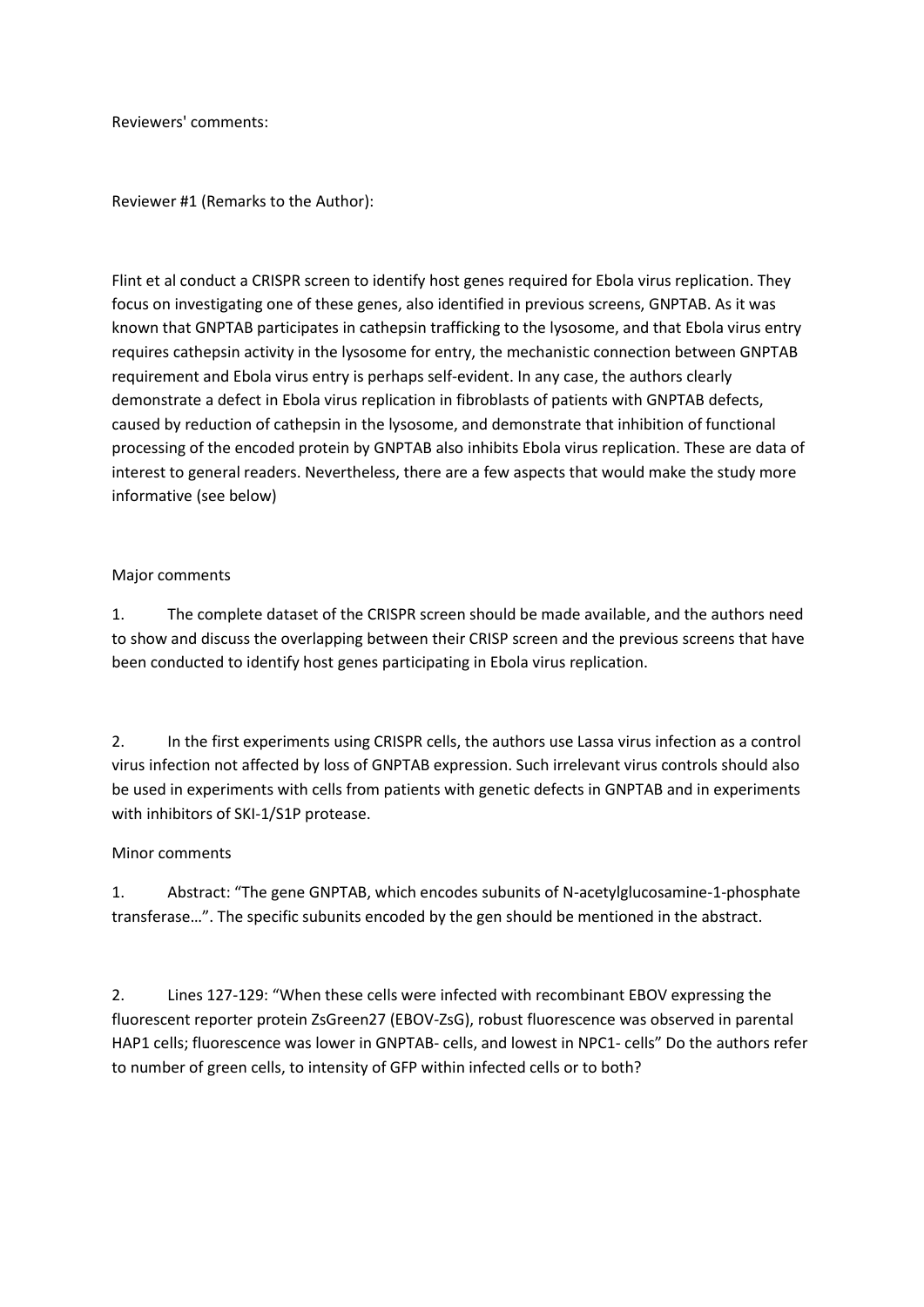Reviewer #2 (Remarks to the Author):

In their manuscript entitled "A genome-wide CRISPR screen identified N-acetylglucosamine-1 phosphate transferase as a potential antiviral target for Ebola virus" Flint et al use a genetic screen to identify host factors required for viral infection. Important benefit of the host factors survey described here compared to previous screens are:

1. the use authentic Ebola virus instead of a recombinant virus that mimics Ebola virus in certain molecular (but not morphological) aspects

2. The use of a CRISPR library that may target genes more efficiently than RNAi approaches and with more equal gene coverage than the gene-trap approach in haploid cells

3. the use of a relevant human cell type

The main hit that was identified is NPC1 which is the known entry receptor and the second most significant outlier is GNPTAB which the authors proceed to study. They show that GNPTAB is needed for infection and that patient cells resist infection. In addition, perturbation of GNPTAB function by targeting an activating protease also impairs infection. It is suggested that this effect is primarily caused by impaired cathepsin activity in the GNPTAB cells (although Cathepsin itself was not found as a hit in the screen and the activating protease S1P neither suggesting that the screen that was carried out was perhaps not very sensitive?). To prove that the phenotype of GNPTAB-deficient cells is caused by defective Cathepsin activity the authors could pre-cleave the virus with Cathepsins and test if this overcomes the infection barrier that is observed in GNPTAB-deficient cells.

In principe the experiments are solid and conform that GNPTAB is needed for the infection of authentic Ebola virus. The results are relevant but not highly surprising: as the authors mention, GNPTAB was already among the hits found in an earlier study using VSV-Ebola. Also, GNPTAB is known to be required for the function of Cathepsins which are well-know host factors required for Ebola virus infection. Therefore, this study mostly confirms a function for GNPTAB that was already expected. It would have been more interesting if this screen using authentic Ebola virus would have pointed out entirely new host factors that were needed for infection. However, due to the limited sensitivity of the screen we can also not conclude that VSV-Eb and authentic Ebola virus have the exact same host factor requirements for entry.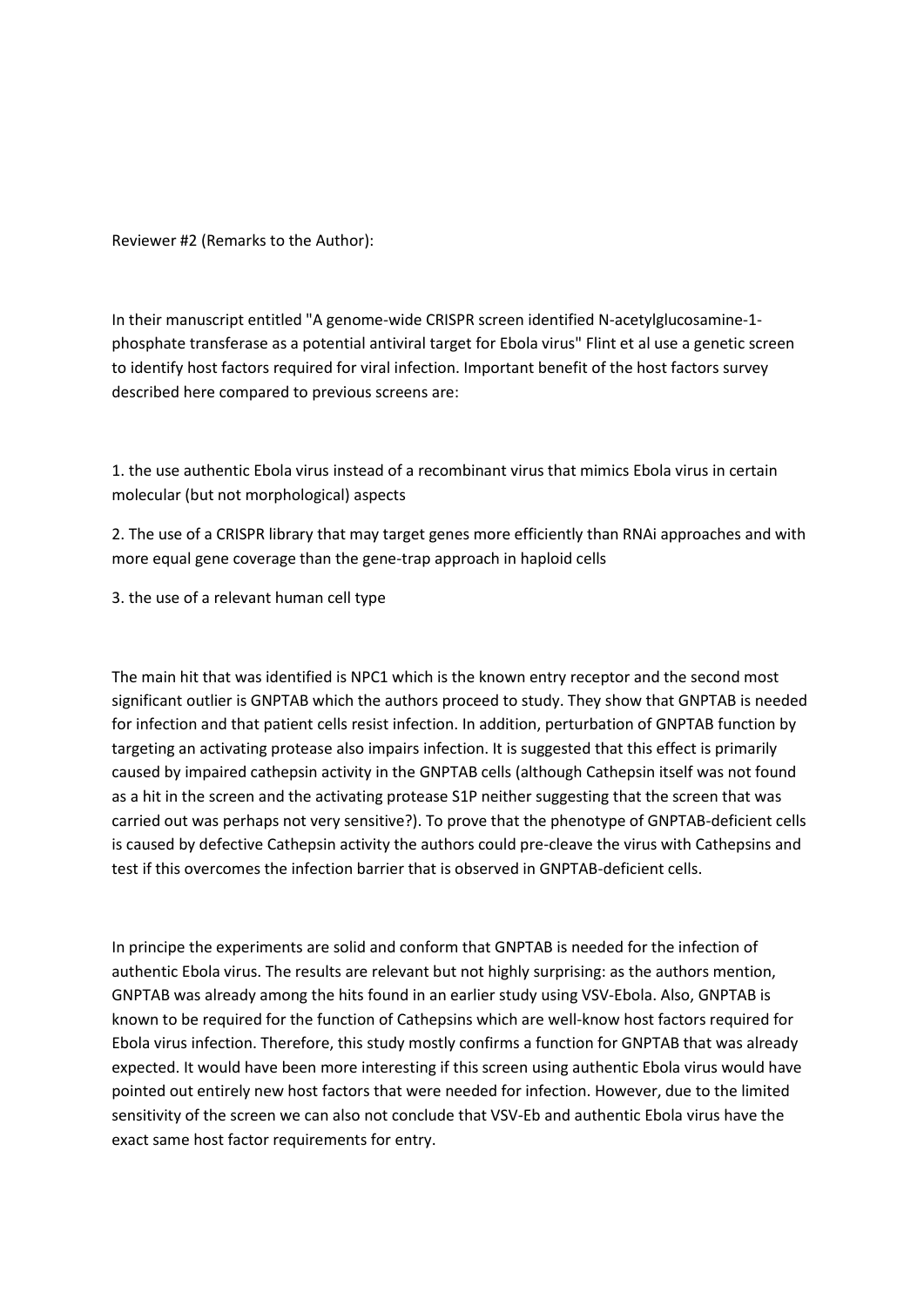Together, I think that the experiments are solid and the conclusions are relevant and should be published. However, I am not convinced that the work should be published in Nature Communications.

Reviewer #3 (Remarks to the Author):

In the manuscript "A genome-wide CRISPR screen identifies N-acetylglucosamine-1-2 phosphate transferase as a potential antiviral target for Ebola virus" by Flint et al. the authors identify Nacetylglucosamine-1-2 phosphate transferase (GNPTAB) as an essential host factor for the Ebola virus (EBOV) life cycle, and show that inhibiting the processing of this factor results in inhibition of EBOV entry and infection. The manuscript is very well written, and the experiments are straightforward and adequately address the scientific questions the authors pose. From a scientific point of view, there is little to be criticized, with exception of a few points as listed below.

The major issue with this study with respect to publication in Nature Communications is that of impact, importance to a wider field, and novelty. As the authors mention themselves, GNPTAB has been identified in a previous genome-wide haploid genetic screen in human cells (Carette et al., 2011, PMID 21866103). Further (and not mentioned by the authors), there are a number of other genome-wide screens for filovirus host-factors, although this study is to the best of my knowledge the first using CRISPR technology. Filone et al. reported in 2015 a genome-wide shRNA-based screen using infectious EBOV, although they did not identify GNPTAB (Filone et at., 2015, PMID 25646658). Similarily, the entry of a close relative of EBOV, Marburg virus (MARV), was studied using a genomewide siRNA screen together with MARV GP-pseudotype viruses (Cheng et al., 2015, PMID 26596270). Again, GNPTAB was not reported as an identified factor; however, the authors of that study did not disclose the complete data set, but just a chosen subset of identified factors. Finally, Martin et al. recently reported a genome-wide siRNA screen for host factors important for the life cycle of EBOV, although in their screen they only assessed a role in genome replication and transcription, and not in entry (Martin et al., 2018, PMID 30081931).

In addition, to me it is not clear whether the (re-)identification of GNPTAB will be of interest to a wider field of virologists outside of the filovirus community. Only very limited data is presented that this factor plays a role for other viruses, although the authors discuss this possibility. Also, as a target for treatment GNPTAB it is certainly interesting; however, based on the presented data it is not clear whether such an approach in the end will be feasible. Therefore, while the final decision whether this manuscript meets the criteria of publication in Nature Communication has to be made on the editorial level, I personally am doubtful that this is the case.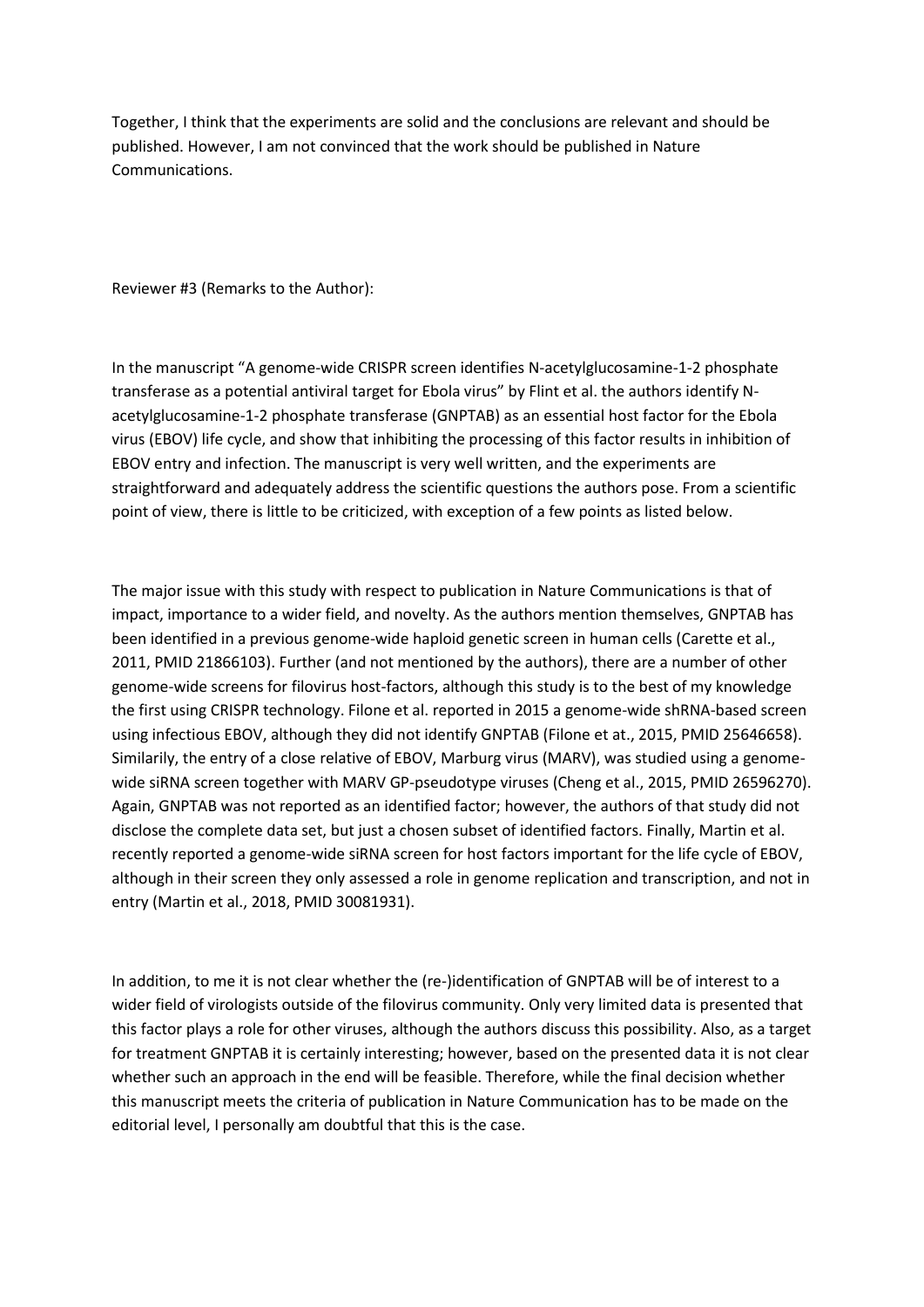Individual points of criticism that should be addressed prior to publication are:

1) Data availability: Since the authors performed a genome-wide screen, they should provide all the results of this screen. It is hard to believe that they identified only 4 host factors in their screen! If this is indeed the case, they should discuss why their analysis yielded only so few hits, and disclose the primary data in order to allow others to mine this dataset.

2) line 52: The authors' use of nomenclature is wrong. This sentence should read: "Ebolaviruses, such as Ebola virus (EBOV) and Reston virus (RESTV), and marburgviruses, such as Marburg virus (MARV), have a single-stranded …"

3) The authors mention that RESTV apparently does not use Cathepsin B or L for its entry. Is this virus then still dependent on GNPTAB? The authors could (and should) easily check this in their pseudotype assay.

4) The authors should mention other (genome-wide) screens for filovirus host factors, and discuss why these screens did not pick up GNPTAB.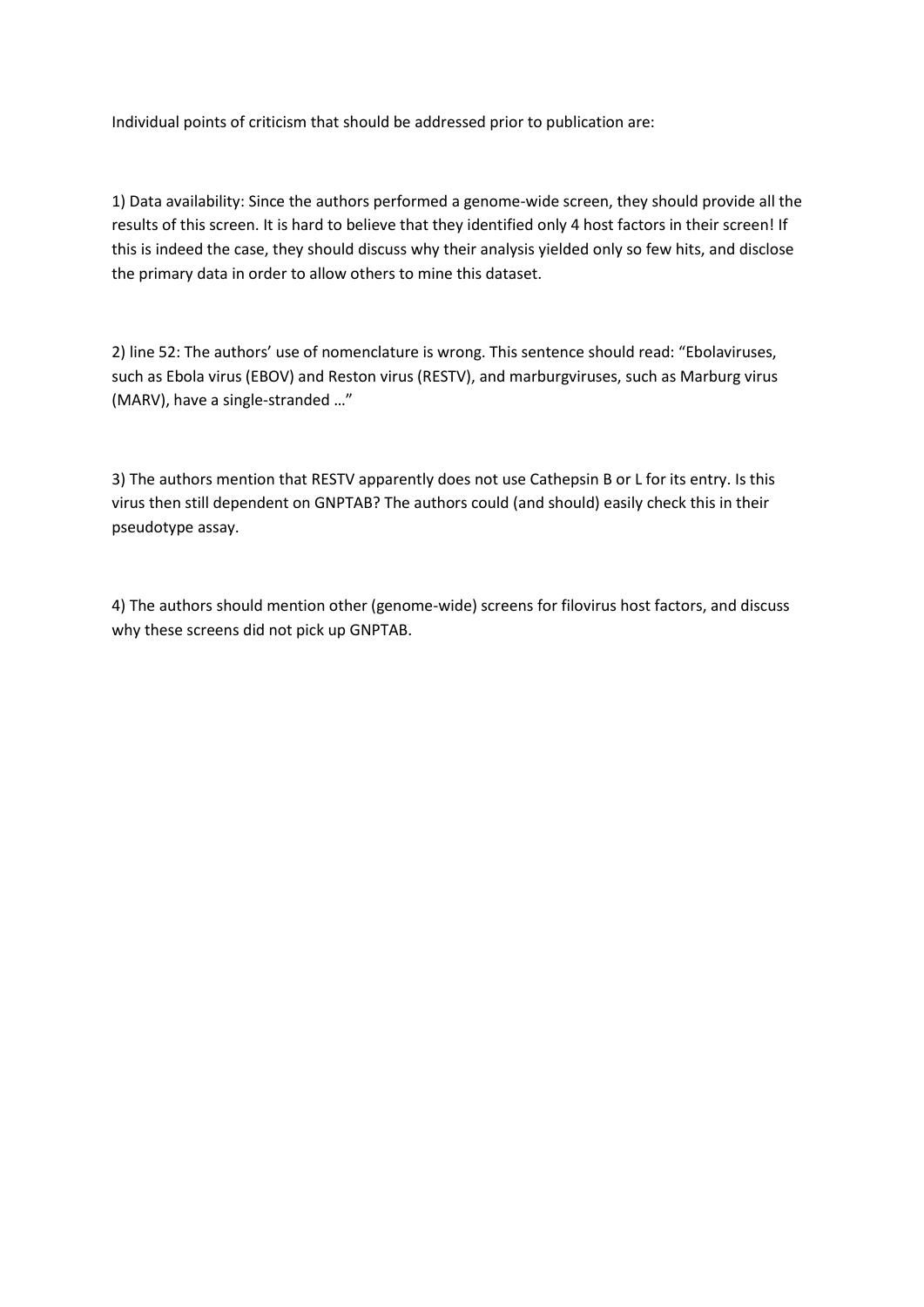We thank all the reviewers for their comments on our manuscript. In light of their suggestions, we have undertaken an extensive revision of our draft and believe that it is much improved as a result. We hope that we have addressed all of the concerns that were raised. Major changes include:

- Since the initial analysis of our data, the MAGeCK software used to determine hit significance has been upgraded several times. We have repeated the analysis of our screening results using the latest version, which uses a different normalization than previously. This has led to some changes in the ranking of hits identified by the software; for example, GNPTAB falls from  $2^{nd}$  on the list to  $10^{th}$ .
- As suggested reviewers 1 and 3, we now provide the full results of the CRISPR screen, both for the individual sgRNA sequences and for the genes they are designed to target. These are supplied as Supplementary Files 1 and 2, respectively.
- To put the results of our screen into the context of the work of others, we have substantially revised the text in multiple places and have included citations to the previously published papers mentioned by the reviewers. We have also included a new table comparing the hits from our own and previously published screens (new Table 2).
- We have included additional irrelevant virus controls in several experiments. These include time-courses of two additional hemorrhagic fever viruses the flavivirus Alkhurma hemorrhagic fever virus (AHFV; new Fig. S2d) and the phenuivirus Rift Valley fever virus (RVFV; new Fig. S2e), neither of which were affected by the knockout of GNPTAB in HAP1 cells. We tested primary fibroblast cells from 5 different mucolipidosis patients (2 with type II, 3 with type III) with 3 viruses unrelated to Ebola (new Fig. S6). Finally, we demonstrate that the SKI-1/S1P protease inhibitor PF-429242 does not inhibit infection by either AHFV or RVFV (new Fig. S8).
- To investigate the requirement for GNPTAB for a glycoprotein not dependent upon cathepsins B and L, we used Reston virus (RESTV) to infect GNPTAB-knockout cells (new Fig. S2g). We found that RESTV infection was impaired in these cells, consistent with a different lysosomal protease being important for RESTV glycoprotein activation.

Our specific responses to each of the reviewers' comments are below:

#### **Reviewer #1 (Remarks to the Author):**

**Flint et al conduct a CRISPR screen to identify host genes required for Ebola virus replication. They focus on investigating one of these genes, also identified in previous screens, GNPTAB. As it was known that GNPTAB participates in cathepsin trafficking to the lysosome, and that Ebola virus entry requires cathepsin activity in the lysosome for entry, the mechanistic connection between GNPTAB requirement and Ebola virus entry is perhaps self-evident. In any case, the authors clearly demonstrate a defect in Ebola virus replication in fibroblasts of patients with GNPTAB defects, caused by reduction of cathepsin in the lysosome, and demonstrate that inhibition of functional processing of the encoded protein by GNPTAB also inhibits Ebola virus replication. These are data of interest to general readers. Nevertheless, there are a few aspects that would make the study more informative (see below)** 

#### **Major comments**

**1. The complete dataset of the CRISPR screen should be made available, and the authors need to show and**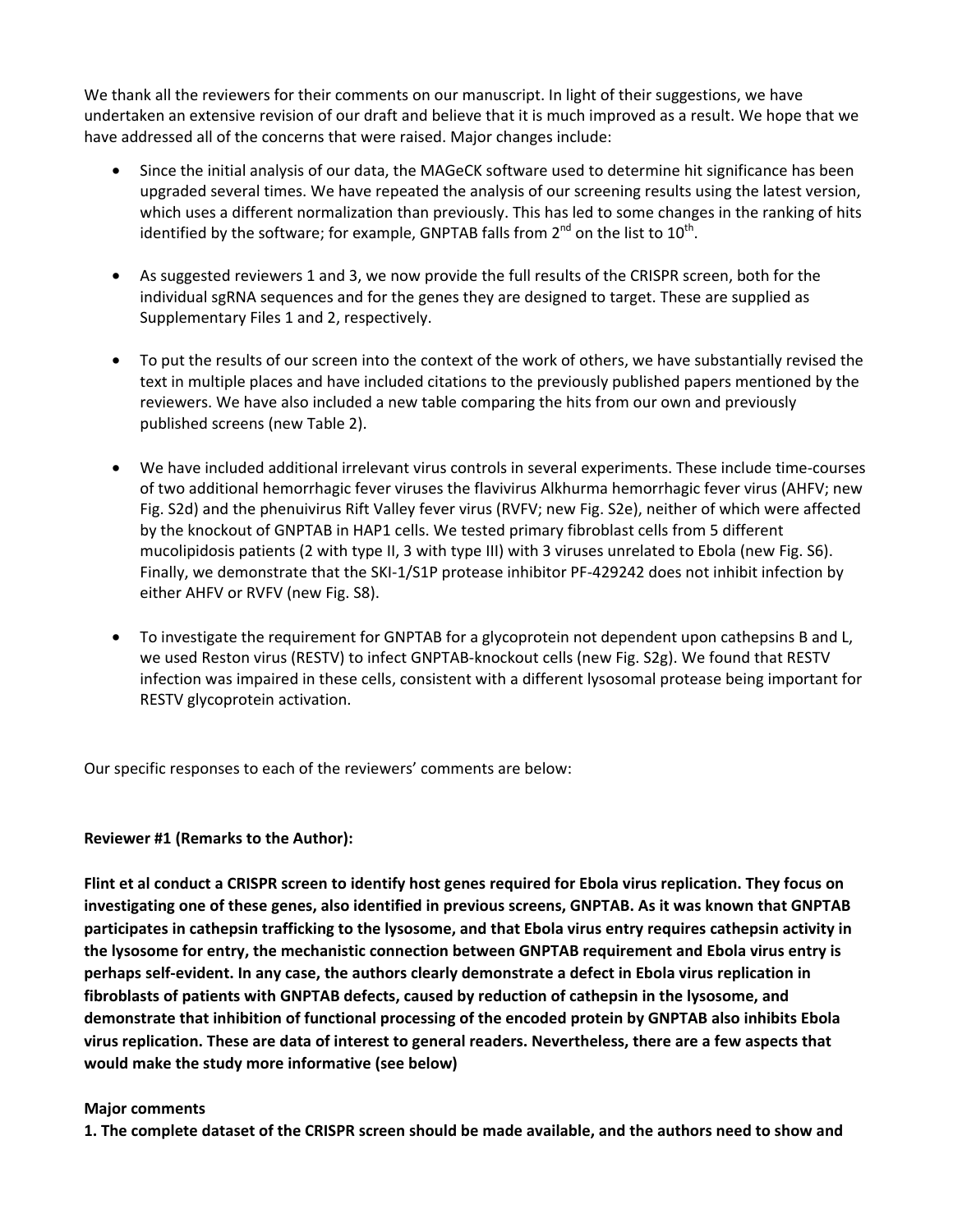## **discuss the overlapping between their CRISP screen and the previous screens that have been conducted to identify host genes participating in Ebola virus replication.**

We have reanalyzed the results from the CRISPR screen and now provide the updated results both at the sgRNA level and at the gene level, in supplementary files 1 and 2, respectively. We now discuss the overlap between our own screen and those of others, listing hits and comparing them in our new Table 2. In addition, in our revised discussion, we speculate on some reasons why different genome-wide screens may yield different results.

# **2. In the first experiments using CRISPR cells, the authors use Lassa virus infection as a control virus infection not affected by loss of GNPTAB expression. Such irrelevant virus controls should also be used in experiments with cells from patients with genetic defects in GNPTAB and in experiments with inhibitors of SKI-1/S1P protease.**

We have now performed several experiments with additional hemorrhagic fever viruses acting as irrelevant controls. In addition to the previously presented Lassa virus (LASV), we now show that the growth of the flavivirus Alkhurma hemorrhagic fever virus (AHFV) and the phenuivirus Rift Valley fever virus (RVFV) is unaffected in GNPTAB-knockout HAP1 cells (new Fig.S2d & e respectively). This expands the number of viruses we demonstrate to be unimpaired by GNPTAB-knockout to three (LASV, AHFV and RVFV), compared with three that are affected (Ebola viruses, Marburg and Nipah).

For cells from patients with genetic defects in GNPTAB, we used fibroblasts from 5 different mucolipidosis patients (2 mucolipidosis type II and 3 mucolipidosis type III), and from 3 healthy controls, and performed infections with LASV, AHFV and RVFV in each (new Fig. S6). These data demonstrate that mucolipidosis patient cells are competent to support the growth of multiple viruses, and that the impaired growth of EBOV that we observed in these cells was not simply due to a generalized lack of support for viral infection.

Finally, we used irrelevant control viruses in concentration-response experiments with the SKI-1/S1P protease inhibitor. Arenaviruses make use of the host SKI-1/S1P protease for cleavage of their glycoprotein, and PF-429242 inhibits LASV growth (Urata et al, 2011, PMID 21068251). So instead of LASV, we show that AHFVinduced cytopathic effect was inhibited by a control compound 2'-CMC, but not by PF-429242 (new Fig. S8a). Similarly, RVFV-GFP infection was blocked by a control compound, but the inhibition seen with PF-429242 was consistent with an effect on cell viability (compare Fig. 6d with new Fig. S8b).

Altogether, this new data with additional viruses helps demonstrate the specificity of the loss of GNPTAB function on Ebola virus infection.

#### **Minor comments**

**1. Abstract: "The gene GNPTAB, which encodes subunits of N-acetylglucosamine-1-phosphate transferase…". The specific subunits encoded by the gen should be mentioned in the abstract.** 

The specific subunits encoded by *GNPTAB* are now indicated in the abstract: "The gene *GNPTAB*, which encodes the α and β subunits of N-acetylglucosamine-1-phosphate transferase…".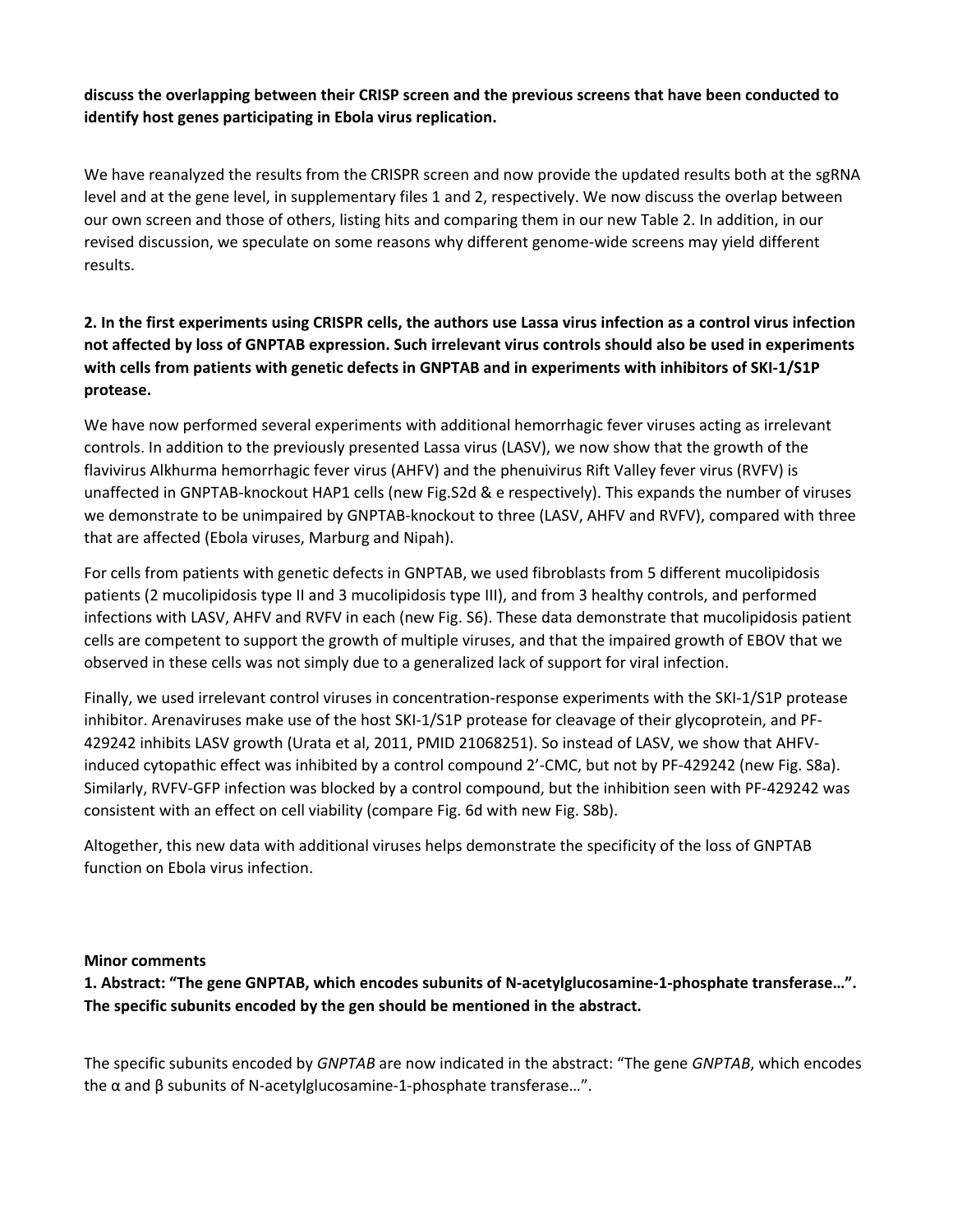## **2. Lines 127-129: "When these cells were infected with recombinant EBOV expressing the fluorescent reporter protein ZsGreen27 (EBOV-ZsG), robust fluorescence was observed in parental HAP1 cells; fluorescence was lower in GNPTAB- cells, and lowest in NPC1- cells" Do the authors refer to number of green cells, to intensity of GFP within infected cells or to both?**

For these experiments, we did not count green cells, but used a plate reader to measure the total ZsGreen fluorescent signal in wells of microtiter plates, so the signal represents the intensity of fluorescence within the infected cells. To clarify this, we have amended the appropriate methods section to read: "Fluorescence, representing the intensity within the infected cells, was measured over time using a Synergy H1MD plate reader (BioTek, Winooski, USA)."

**Reviewer #2 (Remarks to the Author):** 

**In their manuscript entitled "A genome-wide CRISPR screen identified N-acetylglucosamine-1- phosphate transferase as a potential antiviral target for Ebola virus" Flint et al use a genetic screen to identify host factors required for viral infection. Important benefit of the host factors survey described here compared to previous screens are:** 

**1. the use authentic Ebola virus instead of a recombinant virus that mimics Ebola virus in certain molecular (but not morphological) aspects** 

**2. The use of a CRISPR library that may target genes more efficiently than RNAi approaches and with more equal gene coverage than the gene-trap approach in haploid cells** 

**3. the use of a relevant human cell type** 

**The main hit that was identified is NPC1 which is the known entry receptor and the second most significant outlier is GNPTAB which the authors proceed to study. They show that GNPTAB is needed for infection and that patient cells resist infection. In addition, perturbation of GNPTAB function by targeting an activating protease also impairs infection. It is suggested that this effect is primarily caused by impaired cathepsin activity in the GNPTAB cells (although Cathepsin itself was not found as a hit in the screen and the activating protease S1P neither suggesting that the screen that was carried out was perhaps not very sensitive?). To prove that the phenotype of GNPTAB-deficient cells is caused by defective Cathepsin activity the authors could pre-cleave the virus with Cathepsins and test if this overcomes the infection barrier that is observed in GNPTAB-deficient cells.** 

**In principe the experiments are solid and conform that GNPTAB is needed for the infection of authentic Ebola virus. The results are relevant but not highly surprising: as the authors mention, GNPTAB was already among the hits found in an earlier study using VSV-Ebola. Also, GNPTAB is known to be required for the function of Cathepsins which are well-know host factors required for Ebola virus infection. Therefore, this study mostly confirms a function for GNPTAB that was already expected. It would have been more interesting if this screen using authentic Ebola virus would have pointed out entirely new host factors that were needed for infection. However, due to the limited sensitivity of the screen we can also not conclude that VSV-Eb and authentic Ebola virus have the exact same host factor requirements for entry.**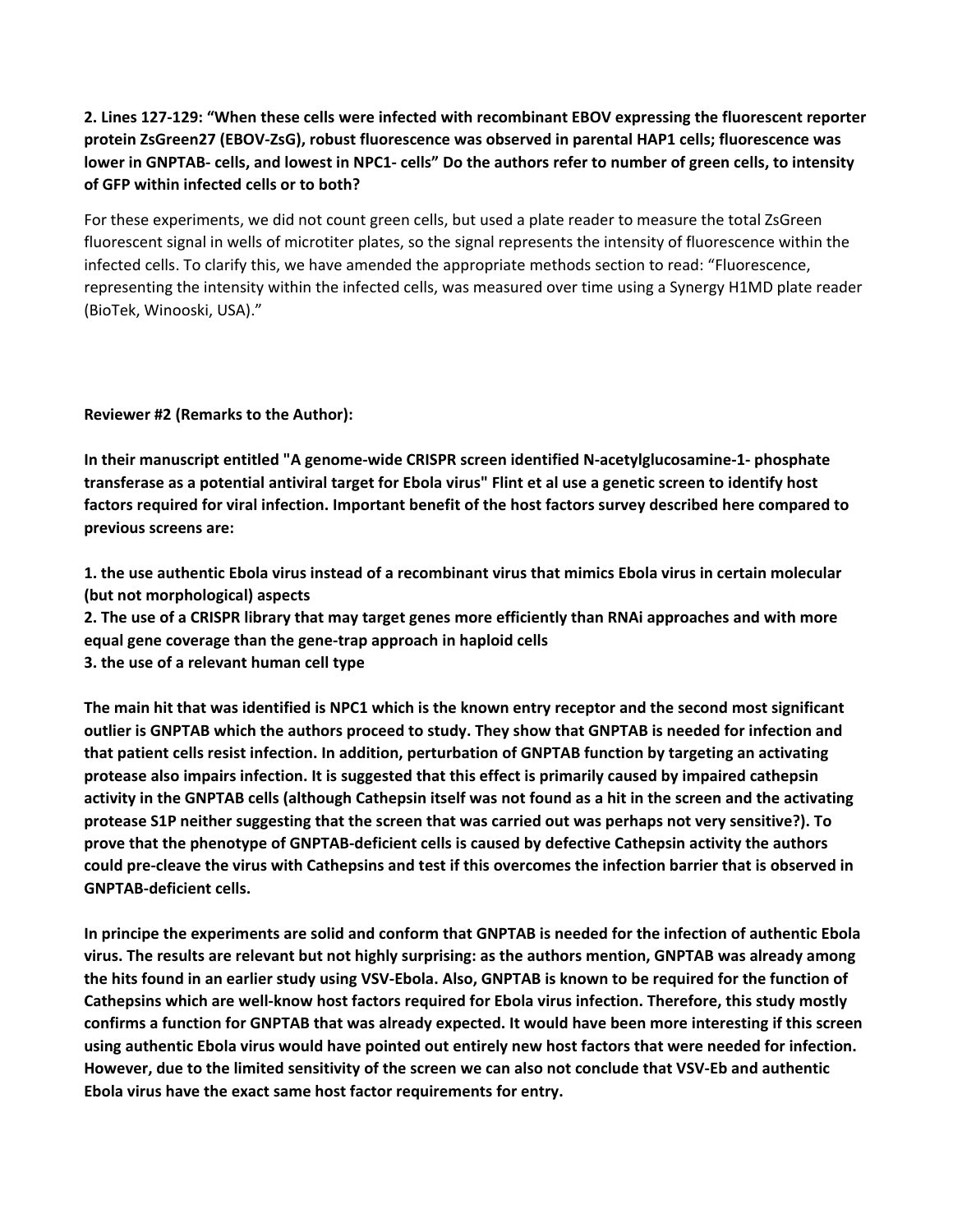**Together, I think that the experiments are solid and the conclusions are relevant and should be published. However, I am not convinced that the work should be published in Nature Communications.** 

We thank Reviewer 2 for these comments. Both reviewer 2 and reviewer 3 suggested a similar experiment, using a glycoprotein that does not require CatB and L for entry, and seeing if this can then enter GNPTABknockout cells. Reviewer 2 suggested using particles precleaved by CatB and L, whereas Reviewer 3 suggested using Reston virus (RESTV) glycoprotein. For simplicity, we elected to use the latter.

Since both of these reviewers suggested this similar experiment, the text of our draft may need clarifying on this point: while both the precleaved virus and RESTV are less dependent upon Cat B and L than other glycoproteins, they still require other cysteine protease(s) for entry. The evidence for this is that entry mediated by precleaved EBOV-GP is inhibited by E-64 (Shornberg et al, 2006, PMID 16571833; Kaletsky et al, 2007, PMID 17928356; Wong et al, 2010, PMID 19846533; Misasi et al, 2012, PMID 22238307). Similarly, while RESTV GP mediates entry into CatB<sup>-/-</sup> CatL<sup>-/-</sup> cells, RESTV entry is also inhibited by E-64 (Misasi et al, 2012).

The data is consistent with a multi-step model for EBOV glycoprotein, where initial cleavages by CatB and L expose the NPC1-binding domain, but additional E64-sensitive steps (possibly mediated by another lysosomal cathepsin) are required for fusion to occur. The RESTV glycoprotein may not require cleavage by CatB and L, but still requires E64-sensitive processing to occur. If a lysosomal protein, transported there through the action of GNPTAB, mediates these additional steps, one might expect that the entry of precleaved virus, and the growth of RESTV, in GNPTAB-deficient cells would be impaired.

To test this, we performed a time-course of RESTV growth in parental HAP1, GNPTAB<sup>-</sup> and NPC1<sup>-</sup> cells, and found that virus yields were up to ~200-fold lower in the GNPTAB-knockout cells than in parental HAP1s. Thus, the data is indeed consistent with another lysosomal protease being responsible for RESTV glycoprotein cleavage. We have included a graph of this experiment as Fig. S2g in our revised manuscript.

We have revised the text of our discussion to try to emphasize that the processing of the filovirus glycoproteins is a complex, multi-step process, relying on multiple lysosomal cysteine proteases:

"Lysosomal cysteine proteases are required to activate GP from all filoviruses, but different viruses appear to use different cathepsins. For example, the entry mediated by EBOV GP was strongly dependent upon CatB, whereas MARV GP was more dependent upon CatL<sup>44</sup>. RESTV GP was not sensitive to the loss of CatB and CatL, but was inhibited by the broad cysteine protease inhibitor E-64, suggesting that an a different cysteine protease is required for RESTV infection<sup>44</sup>. We found that RESTV infection of GNPTAB<sup>-</sup> cells was impaired (Fig. S2g), consistent with RESTV GP activation being dependent upon a lysosomal protease, transported there through the action of GNPTAB. Additional cysteine proteases are required even for viruses that use CatB, as viruses bearing precleaved glycoproteins remain sensitive to inhibition by E-64<sup>44, 45, 46, 47</sup>. This is consistent with a multi-step model where initial cleavages by CatB and L expose the NPC1-binding domain, but an additional E64-sensitive step(s), mediated by another lysosomal protease, is required for fusion to occur."

We have reanalyzed our data and now provide the full details of the screening results (Supplementary files 1 and 2, selected hits in our revised Table 1). These do include some host factors that have not been identified previously, such as *SPNS1* which is a putative transporter protein implicated in lysosome function, and the *SLC30A1* gene which encodes the zinc-transporter ZNT-1. Further work will be required to confirm the role of these genes in EBOV infection, but our preliminary data suggest that *SPNS1* is required for EBOV infection of Huh7 cells, but is dispensable for infection of HAP1 cells. Some of the novel identified genes do make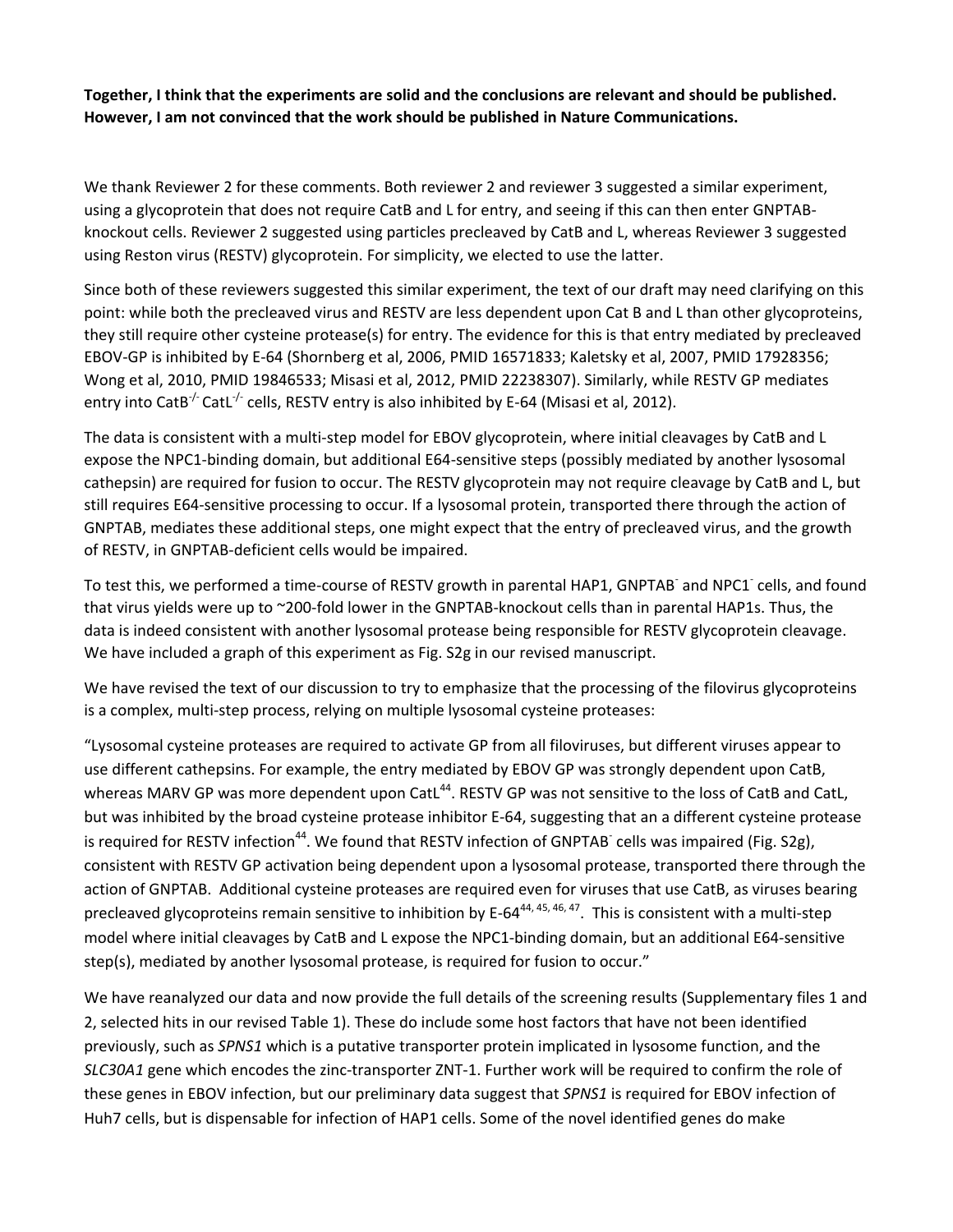mechanistic sense; *UVRAG,* for example, is known to be required for influenza A and VSV entry (Pirooz et al, 2014; PMID #24550300).

Finally, several of the genes identified in our screen, including *NPC1*, *GNPTAB* and HOPS-complex subunits, having originally been reported by Carette and colleagues using a pseudotype system, indicate that at least some host factors are shared between authentic and pseudotyped virus.

### **Reviewer #3 (Remarks to the Author):**

**In the manuscript "A genome-wide CRISPR screen identifies N-acetylglucosamine-1-2 phosphate transferase as a potential antiviral target for Ebola virus" by Flint et al. the authors identify N-acetylglucosamine-1-2 phosphate transferase (GNPTAB) as an essential host factor for the Ebola virus (EBOV) life cycle, and show that inhibiting the processing of this factor results in inhibition of EBOV entry and infection. The manuscript is very well written, and the experiments are straightforward and adequately address the scientific questions the authors pose. From a scientific point of view, there is little to be criticized, with exception of a few points as listed below.** 

**The major issue with this study with respect to publication in Nature Communications is that of impact, importance to a wider field, and novelty. As the authors mention themselves, GNPTAB has been identified in a previous genome-wide haploid genetic screen in human cells (Carette et al., 2011, PMID 21866103). Further (and not mentioned by the authors), there are a number of other genome-wide screens for filovirus hostfactors, although this study is to the best of my knowledge the first using CRISPR technology. Filone et al. reported in 2015 a genome-wide shRNA-based screen using infectious EBOV, although they did not identify GNPTAB (Filone et at., 2015, PMID 25646658). Similarily, the entry of a close relative of EBOV, Marburg virus (MARV), was studied using a genome-wide siRNA screen together with MARV GP-pseudotype viruses (Cheng et al., 2015, PMID 26596270). Again, GNPTAB was not reported as an identified factor; however, the authors of that study did not disclose the** 

**complete data set, but just a chosen subset of identified factors. Finally, Martin et al. recently reported a genome-wide siRNA screen for host factors important for the life cycle of EBOV, although in their screen they only assessed a role in genome replication and transcription, and not in entry (Martin et al., 2018, PMID 30081931).** 

**In addition, to me it is not clear whether the (re-)identification of GNPTAB will be of interest to a wider field of virologists outside of the filovirus community. Only very limited data is presented that this factor plays a role for other viruses, although the authors discuss this possibility. Also, as a target for treatment GNPTAB it is certainly interesting; however, based on the presented data it is not clear whether such an approach in the end will be feasible. Therefore, while the final decision whether this manuscript meets the criteria of publication in Nature Communication has to be made on the editorial level, I personally am doubtful that this is the case.** 

**Individual points of criticism that should be addressed prior to publication are:** 

**1) Data availability: Since the authors performed a genome-wide screen, they should provide all the results of this screen. It is hard to believe that they identified only 4 host factors in their screen! If this is indeed the**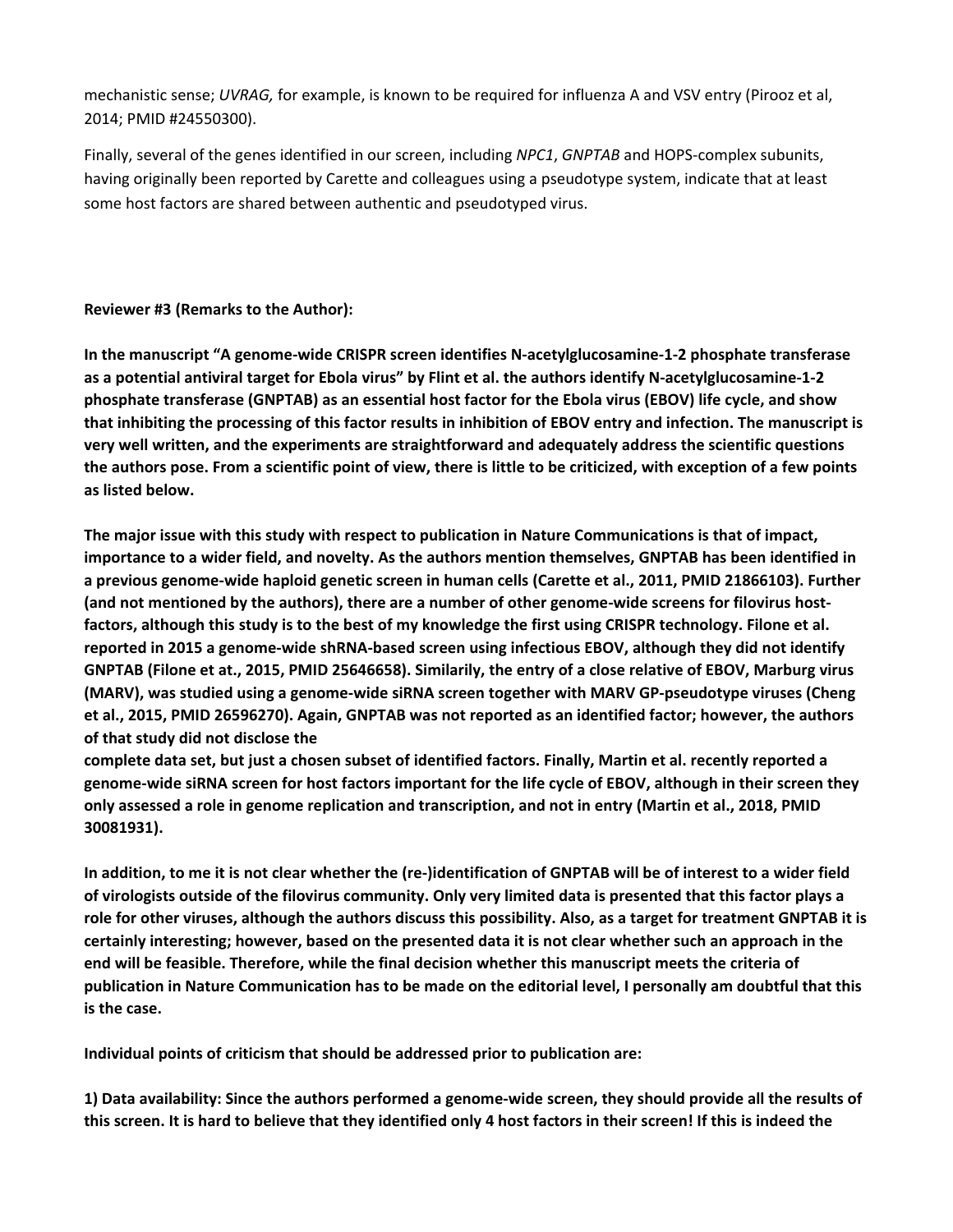## **case, they should discuss why their analysis yielded only so few hits, and disclose the primary data in order to allow others to mine this dataset.**

As suggested, we have now provided all the primary data from our screen, both at the sgRNA level and at the gene level, which are now Supplementary files 1 and 2, respectively.

## **2) line 52: The authors' use of nomenclature is wrong. This sentence should read: "Ebolaviruses, such as Ebola virus (EBOV) and Reston virus (RESTV), and marburgviruses, such as Marburg virus (MARV), have a singlestranded …"**

We apologize for the incorrect nomenclature, and as suggested, have changed the text to read "Ebolaviruses, such as Ebola virus (EBOV) and Reston virus (RESTV), and marburgviruses, such as Marburg virus (MARV), have a single-stranded, negative-sense RNA genomes and are classified in the family *Filoviridae*."

## **3) The authors mention that RESTV apparently does not use Cathepsin B or L for its entry. Is this virus then still dependent on GNPTAB? The authors could (and should) easily check this in their pseudotype assay.**

This experiment is essentially the same as that suggested by reviewer 2, who suggested using precleaved EBOV glycoproteins – please see our response to that comment for more details. Briefly, while RESTV GP-mediated entry appears to be independent of CatB and L, it is also sensitive to E-64 (Misasi et al, 2012), suggesting that a different lysosomal protease is responsible for RESTV GP activation. Consistent with this, we found that RESTV growth was impaired in GNPTAB-knockout cells (Fig. S2g). We have modified our discussion to expand and clarify on this point.

## **4) The authors should mention other (genome-wide) screens for filovirus host factors, and discuss why these screens did not pick up GNPTAB.**

We now cite other published screens for filovirus host factors and compare hits from each screen, and our own, in our new Table 2. We also discuss reasons for differences between the screens; both of the screens that used a knockout method (retroviral gene-trapping and CRISPR-Cas9) found GNPTAB, whereas those screens that used knockdown through RNAi, did not. We now speculate in our discussion:

"Genome-wide screens can frequently yield discordant results<sup>39, 40</sup>, with different techniques, cell-lines and challenge methods likely being sources of discrepancies. For example, retroviral gene-trapping and CRISPR-Cas9 methods are capable of inducing gene knockouts, whereas si- and shRNA use RNA interference (RNAi) to degrade transcripts. For a protein with a long half-life, or a very abundant transcript, a knockout screening method may be more effective than a knockdown. This may be why *GNPTAB* was a hit in two screens that used gene knockout, but not in those using RNAi (Table 2)."